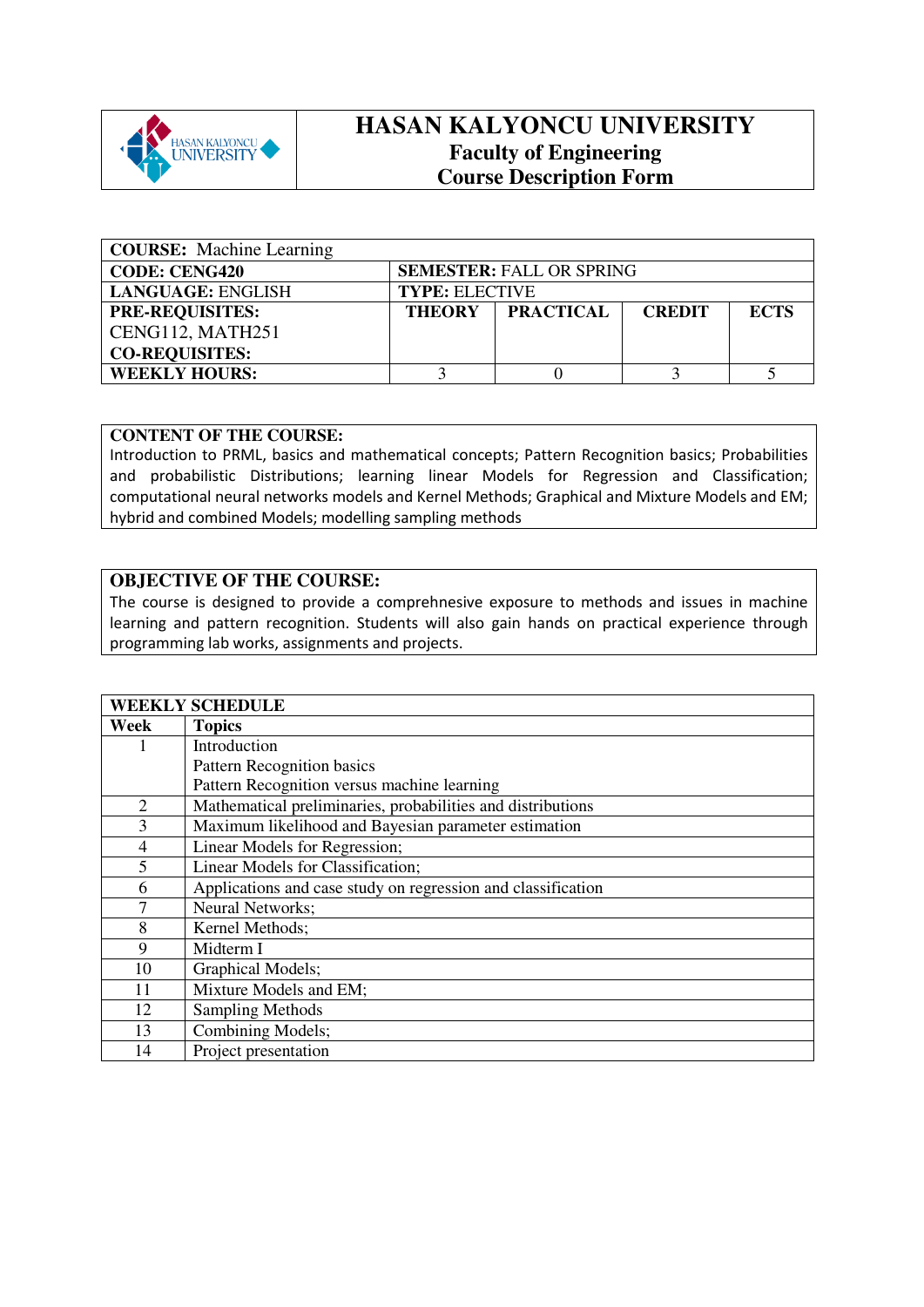**TEXTBOOK:** Bishop, C., 2006. Pattern Recognition and Machine Learning, Springer. **REFERENCE BOOKS:**  Duda, O. R., Hart, E. R., Stork, D. G., 2000. Pattern Classification, 2nd Edition, Wiley.

| <b>EVALUATION SYSTEM:</b>    |                 |                |  |  |  |
|------------------------------|-----------------|----------------|--|--|--|
| <b>IN-TERM STUDIES</b>       | <b>QUANTITY</b> | PERCENTAGE (%) |  |  |  |
| Midterm Exam                 |                 | 25             |  |  |  |
| Project                      |                 | 25             |  |  |  |
| Laboratory works             |                 | $\theta$       |  |  |  |
| Quiz                         | 3               | 10             |  |  |  |
| Final Exam                   |                 | 40             |  |  |  |
| <b>TOTAL</b>                 |                 | 100            |  |  |  |
| <b>CONTRIBUTION OF</b>       | 6               | 60             |  |  |  |
| <b>INTERM STUDIES TO</b>     |                 |                |  |  |  |
| <b>OVERALL GRADE</b>         |                 |                |  |  |  |
| <b>CONTRIBUTION OF FINAL</b> |                 | 40             |  |  |  |
| <b>EXAMINATION TO</b>        |                 |                |  |  |  |
| <b>OVERALL GRADE</b>         |                 |                |  |  |  |
| <b>TOTAL</b>                 |                 | 100            |  |  |  |

| <b>COURSE CATEGORY:</b>        | PERCENTAGE (%) |
|--------------------------------|----------------|
| Mathematics and Basic Sciences |                |
| Engineering                    | 30             |
| <b>Engineering Design</b>      |                |
| Social Sciences                |                |

| <b>TABLE OF ECTS / WORKLOAD:</b>                           |                 |                             |                          |  |  |
|------------------------------------------------------------|-----------------|-----------------------------|--------------------------|--|--|
| <b>Activities</b>                                          | <b>QUANTITY</b> | <b>Duration</b><br>(Hour)   | <b>Total</b><br>Workload |  |  |
| <b>Course Duration</b>                                     | 13              |                             | 39                       |  |  |
| Hours for off-the-classroom study (Pre-study,<br>practice) | 14              |                             | 70                       |  |  |
| Laboratory works                                           |                 |                             |                          |  |  |
| Mid-term                                                   | $\overline{2}$  | $\mathcal{D}_{\mathcal{L}}$ | 4                        |  |  |
| Final examination                                          |                 | $\mathcal{D}_{\mathcal{L}}$ | $\overline{2}$           |  |  |
| Project                                                    |                 | 25                          | 25                       |  |  |
| Quiz                                                       | 3               | 3                           | 9                        |  |  |
| <b>Total Work Load</b>                                     |                 |                             | 149                      |  |  |
| <b>Total Work Load / 30</b>                                |                 |                             | 4.97                     |  |  |
| <b>ECTS Credit of the Course</b>                           |                 |                             | 5                        |  |  |

|                 | PO <sub>1</sub>                                | PO <sub>2</sub> | PO <sub>3</sub> | <b>PO4</b> | PO <sub>5</sub> | <b>PO6</b> | PO <sub>7</sub> | PO <sub>8</sub> | PO <sub>9</sub> | <b>PO10</b> | <b>PO11</b> |
|-----------------|------------------------------------------------|-----------------|-----------------|------------|-----------------|------------|-----------------|-----------------|-----------------|-------------|-------------|
| LO1             |                                                |                 |                 |            |                 |            |                 |                 |                 |             |             |
| LO2             |                                                |                 |                 |            |                 |            |                 |                 |                 |             |             |
| LO <sub>3</sub> |                                                |                 |                 |            |                 |            |                 |                 |                 |             |             |
| LO <sub>4</sub> |                                                |                 |                 |            |                 |            |                 |                 |                 |             |             |
| LO <sub>5</sub> |                                                |                 |                 |            |                 |            |                 |                 |                 |             |             |
|                 | PO: Program Outcomes   LO: Learning Outcomes   |                 |                 |            |                 |            |                 |                 |                 |             |             |
|                 | Values: 0: None   1: Low   2: Medium   3: High |                 |                 |            |                 |            |                 |                 |                 |             |             |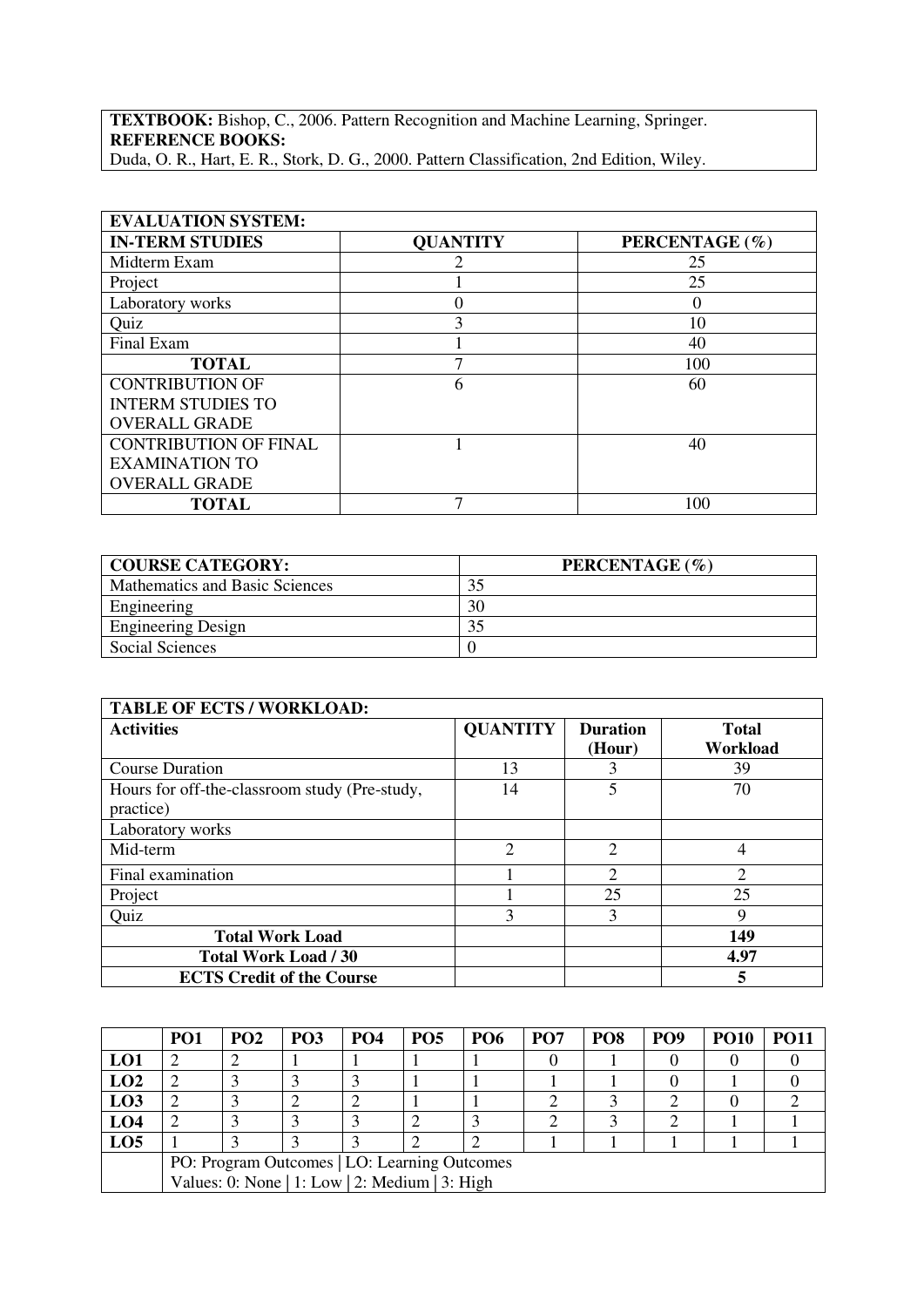| <b>INSTRUCTOR(S):</b>         | Dr. Abdul Hafiz ABDULHAFIZ |
|-------------------------------|----------------------------|
| <b>FORM PREPARATION DATE:</b> | 22/05/2019                 |

| <b>LEARNING OUTCOMES OF THE</b>                                                                                                                                                                                                                                                                                                                                                                                                                                                                                                                                                                                               | PROGRAM OUTCOMES:                                                                                                                                                                                                                                                                                                                                                                                                                                                                                                                                                                                                                                                                                                                                                                                                                                                                                                                                                                                                                                                                                                                                                                                                                                                                                                                                                                                                                                                                                                                                                                                                                                                                                                                                                                                                                                                                                                                                                                                                                                                                                                                                                                                                       |
|-------------------------------------------------------------------------------------------------------------------------------------------------------------------------------------------------------------------------------------------------------------------------------------------------------------------------------------------------------------------------------------------------------------------------------------------------------------------------------------------------------------------------------------------------------------------------------------------------------------------------------|-------------------------------------------------------------------------------------------------------------------------------------------------------------------------------------------------------------------------------------------------------------------------------------------------------------------------------------------------------------------------------------------------------------------------------------------------------------------------------------------------------------------------------------------------------------------------------------------------------------------------------------------------------------------------------------------------------------------------------------------------------------------------------------------------------------------------------------------------------------------------------------------------------------------------------------------------------------------------------------------------------------------------------------------------------------------------------------------------------------------------------------------------------------------------------------------------------------------------------------------------------------------------------------------------------------------------------------------------------------------------------------------------------------------------------------------------------------------------------------------------------------------------------------------------------------------------------------------------------------------------------------------------------------------------------------------------------------------------------------------------------------------------------------------------------------------------------------------------------------------------------------------------------------------------------------------------------------------------------------------------------------------------------------------------------------------------------------------------------------------------------------------------------------------------------------------------------------------------|
| <b>COURSE:</b>                                                                                                                                                                                                                                                                                                                                                                                                                                                                                                                                                                                                                |                                                                                                                                                                                                                                                                                                                                                                                                                                                                                                                                                                                                                                                                                                                                                                                                                                                                                                                                                                                                                                                                                                                                                                                                                                                                                                                                                                                                                                                                                                                                                                                                                                                                                                                                                                                                                                                                                                                                                                                                                                                                                                                                                                                                                         |
| LO1: The ability to design a suitable pattern<br>recognition and machine learning solution<br>method for a certain proctical problem<br>LO2: The ability to analyze and compare the<br>performance of two different pattern recognition<br>and machine learning methods<br><b>LO3:</b> The bility to solve bigger problems by<br>combinign outputs of different pattern and<br>machine learning recognition methods<br><b>LO4:</b> The ability to understand the theoretical<br>concepts pattern recognition methods<br><b>LO5:</b> The ability to utilise and modify a pattern<br>recognition method to solve a new problem. | PO1: Adequate knowledge in mathematics, science<br>and engineering subjects pertaining to the relevant<br>discipline; ability to use theoretical and applied<br>knowledge in these areas in complex engineering<br>problems.<br>PO2: Ability to identify, formulate, and solve<br>complex engineering problems; ability to select and<br>apply proper analysis and modeling methods for this<br>purpose.<br>PO3: Ability to design a complex system, process,<br>device or product under realistic constraints and<br>conditions, in such a way as to meet the desired result;<br>ability to apply modern design methods for this<br>purpose.<br>PO4: Ability to devise, select, and use modern<br>techniques and tools needed for analyzing and solving<br>complex problems encountered in engineering<br>practice; ability to employ information technologies<br>effectively.<br>PO5: Ability to design and conduct experiments,<br>gather data, analyze and interpret results for<br>investigating complex engineering problems or<br>discipline specific research questions.<br>PO6: Ability to work efficiently in intra-disciplinary<br>and multi-disciplinary teams; ability to work<br>individually.<br>PO7: Ability to communicate effectively in Turkish,<br>both orally and in writing; knowledge of a minimum<br>of one foreign language; ability to write effective<br>reports and comprehend written reports, prepare<br>design and production reports, make effective<br>presentations, and give and receive clear and<br>intelligible instructions.<br>PO8: Recognition of the need for lifelong learning;<br>ability to access information, to follow developments<br>in science and technology, and to continue to educate<br>him/herself.<br><b>PO9:</b> Consciousness to behave according to ethical<br>principles and professional and ethical responsibility;<br>knowledge on standards used in engineering practice.<br>PO10: Knowledge about business life practices such<br>as project management, risk management, and change<br>management; awareness in entrepreneurship,<br>innovation; knowledge about sustainable<br>development.<br>PO11: Knowledge about the global and social effects |
|                                                                                                                                                                                                                                                                                                                                                                                                                                                                                                                                                                                                                               | of engineering practices on health, environment, and                                                                                                                                                                                                                                                                                                                                                                                                                                                                                                                                                                                                                                                                                                                                                                                                                                                                                                                                                                                                                                                                                                                                                                                                                                                                                                                                                                                                                                                                                                                                                                                                                                                                                                                                                                                                                                                                                                                                                                                                                                                                                                                                                                    |